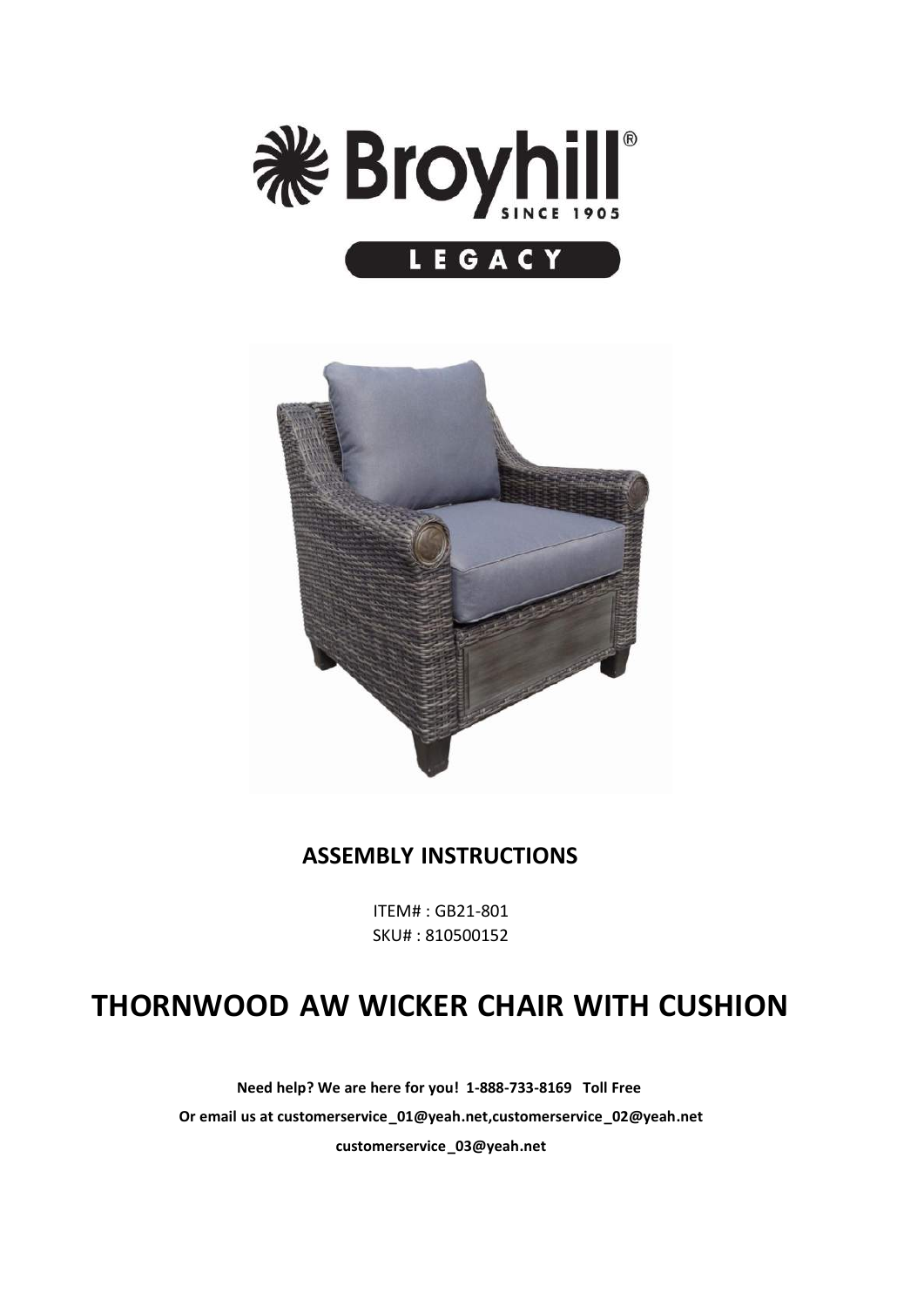#### GENERAL BEST PRACTICE FOR ASSEMBLY:

Read all instructions before starting Clear a flat covered space to begin assembly Always best to do it with a friend Note that hardware required is provided for every step Pay attention to orientation Helpful hints provided along the way Retain these assembly instructions for future reference.

### **WARNINGS:** WARNINGS:

**Use the correct bolts as indicated. All bolts should be hand tighten until the complete piece is assembled ( This will make the assembly process much easier ).**

**Once the piece is fully assembled, then go back and tighten all bolts with provided tool.**

Regularly check hardware and tighten if necessary.

Use the correct bolts as indicated. **Do not tighten any of the bolts until the chair is completely assembled.**

Do not discard of any of the packaging until you have checked that you have all of the parts and fittings required.

Keep children and pets away during assembly. This item contains small parts that can be swallowed by children.

Children should always be under direct adult supervision while using this product.

Chair is for sitting purposes only. Standing on or misuse of chair may result in damage or injury.

**Weight limit is 300 lbs ( 136.4 kg).Not intended for commercial use.**

#### MAINTENANCE:

Wash frame and fabric parts with mild soap and water, rinse thoroughly, and dry completely. Do not use bleach, acid, or other solvents on

the frame or fabric parts.

The cushions may be washed on the surface only by using mild soap and water or a commercial foaming upholstery cleaner if necessary.

If washed, rinse well and hang to dry. Do not machine wash or dry.

Well recommend the use of furniture covers when not in use.

Inspect and tighten all of the bolts and fasteners on a regular basis to ensure the proper performance and safety of your product.

In order to prolong the life and beauty of your product, we recommend that it be stored in a dry and protected area during off season periods.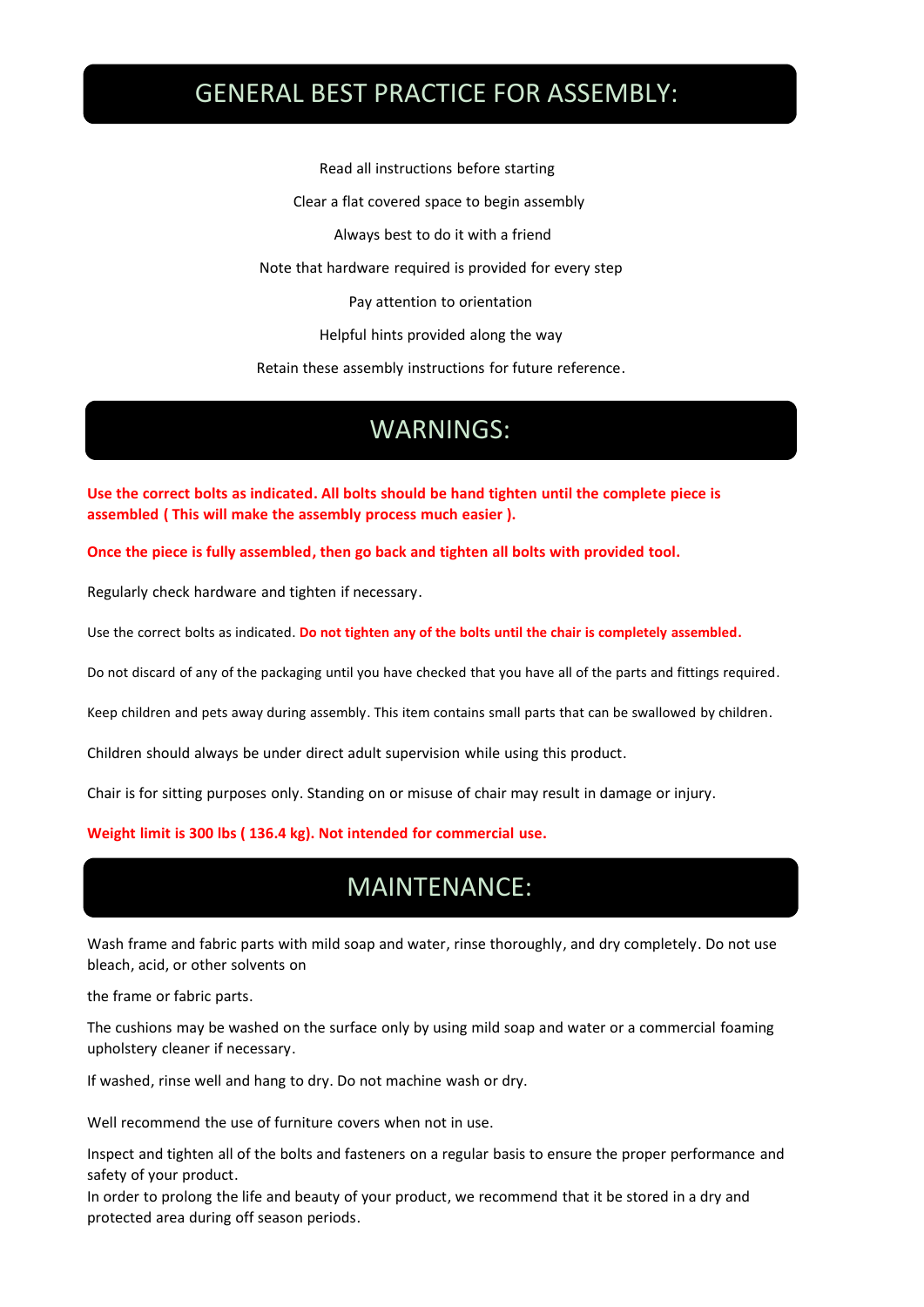# PARTS LIST:

| Part No.                | Part             | Qty          | Image | Part No.                | Part                | Qty                     | Image |
|-------------------------|------------------|--------------|-------|-------------------------|---------------------|-------------------------|-------|
| $\mathbf{1}$            | Chair Back       | $\mathbf 1$  |       | $\boldsymbol{6}$        | <b>Back Cushion</b> | $\mathbf{1}$            |       |
| $\mathbf{2}$            | Chair Seat       | $\mathbf 1$  |       | $\overline{\mathbf{z}}$ | Chair Foot          | $\overline{\mathbf{4}}$ |       |
| $\overline{\mathbf{3}}$ | <b>Right Arm</b> | $\mathbf{1}$ |       | $\boldsymbol{8}$        | Bolt (M10x110mm)    | $\overline{\mathbf{4}}$ |       |
| $\overline{\mathbf{4}}$ | Light Arm        | $\mathbf{1}$ |       | $\mathbf{9}$            | Bolt (M6x25mm)      | $\pmb{8}$               |       |
| 5                       | Seat Cushion     | $\mathbf{1}$ |       | 10                      | Bolt (M6x45mm)      | $\overline{\mathbf{2}}$ |       |

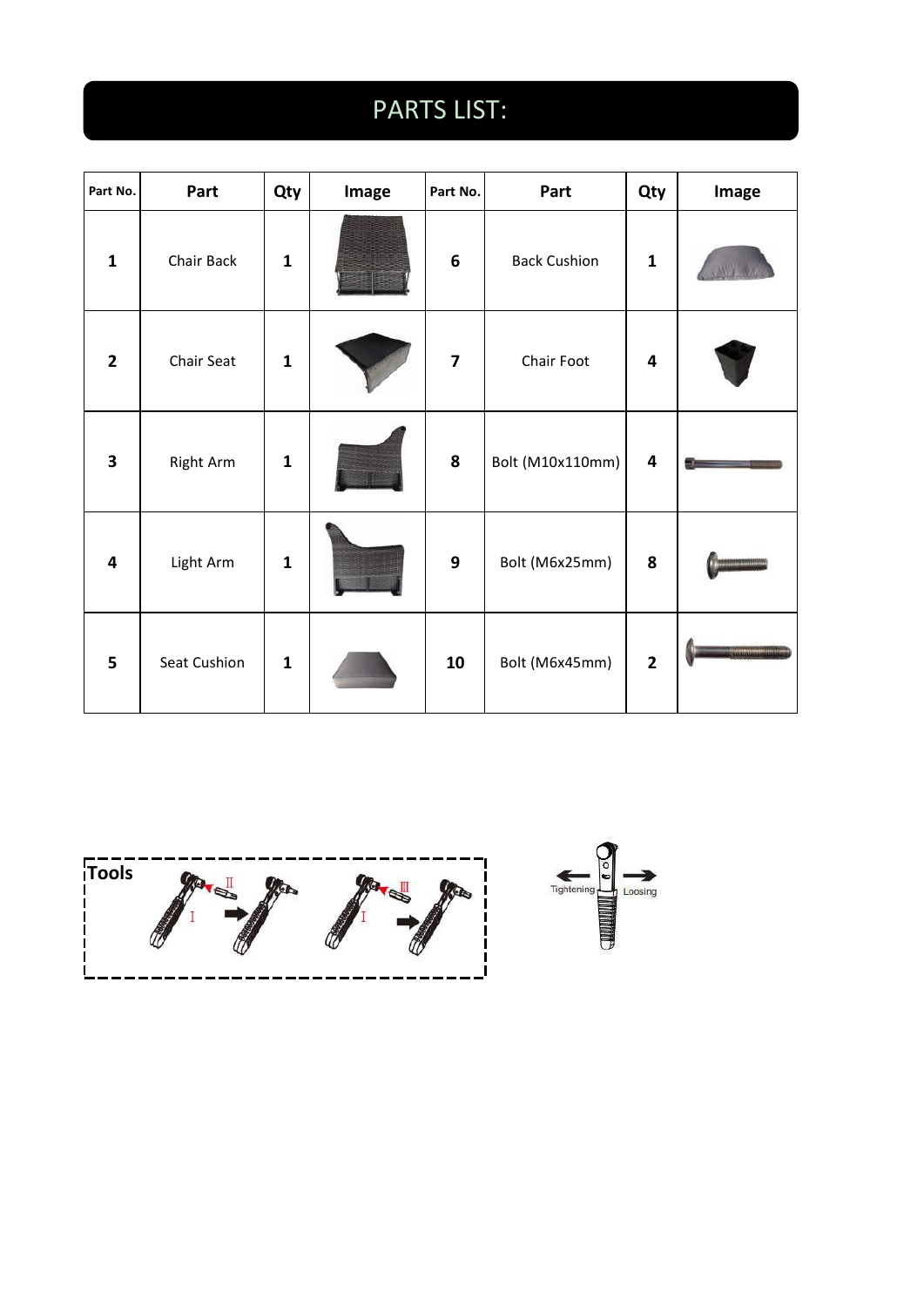

STEP 2

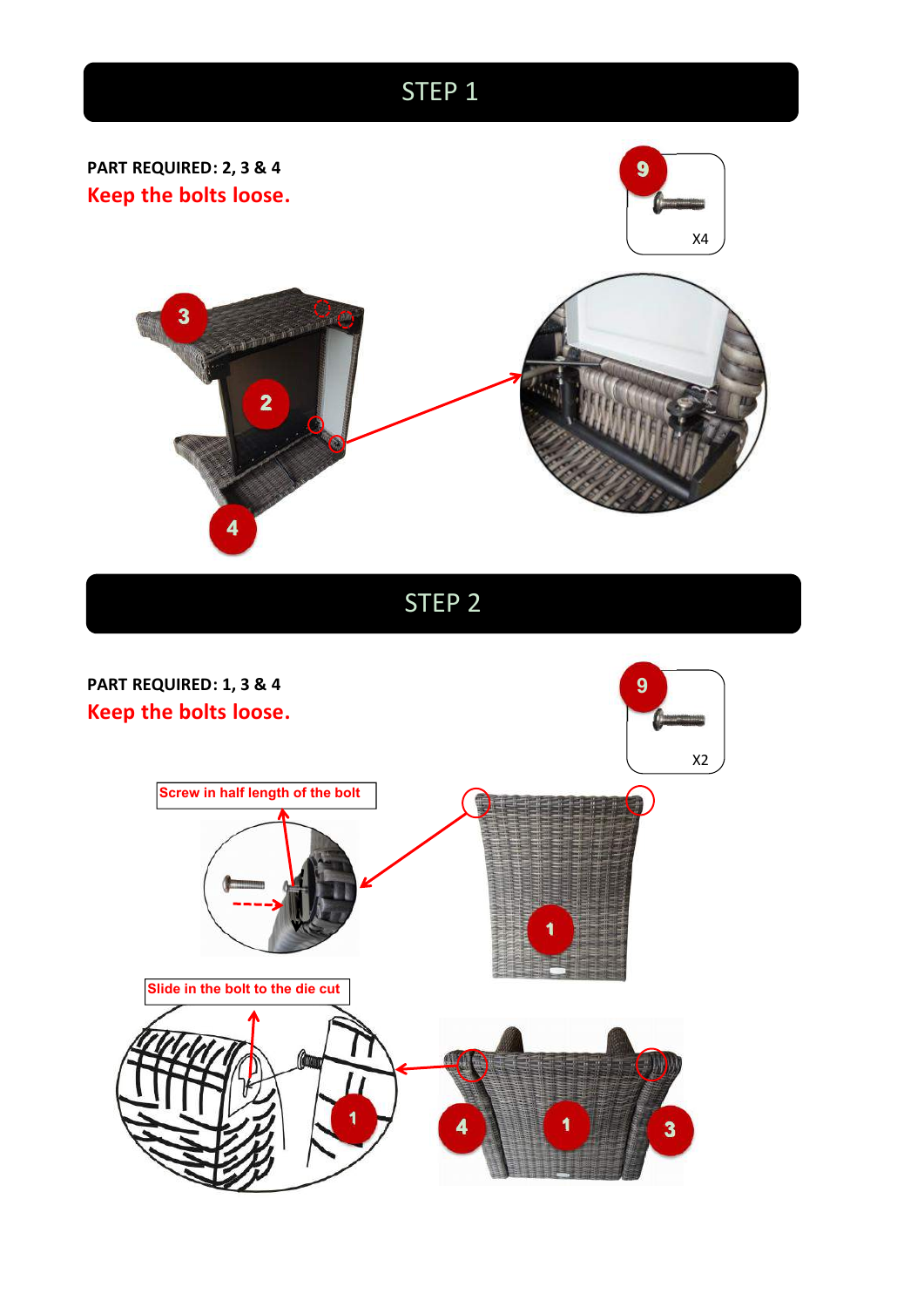